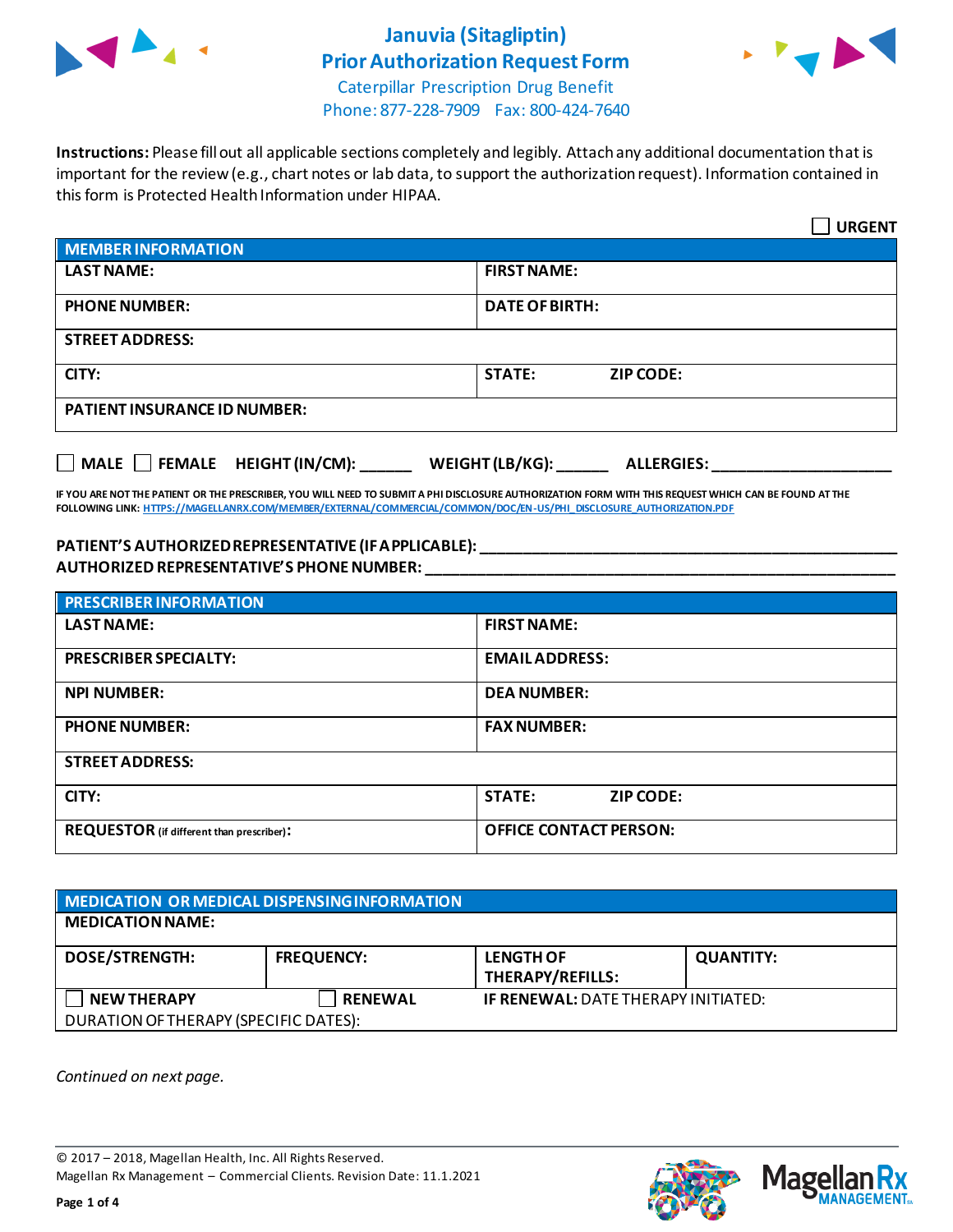

## **Januvia (Sitagliptin) Prior Authorization Request Form**



Caterpillar Prescription Drug Benefit Phone: 877-228-7909 Fax: 800-424-7640

| MEMBER'S LAST NAME:                                                                                                                                                                                                                                                                                                                                                                                                                                                  | <b>MEMBER'S FIRST NAME:</b>                                                                                                                       |                                                                    |  |  |
|----------------------------------------------------------------------------------------------------------------------------------------------------------------------------------------------------------------------------------------------------------------------------------------------------------------------------------------------------------------------------------------------------------------------------------------------------------------------|---------------------------------------------------------------------------------------------------------------------------------------------------|--------------------------------------------------------------------|--|--|
| <b>MEDICATION/THERAPY (SPECIFY</b><br>DRUG NAME AND DOSAGE):                                                                                                                                                                                                                                                                                                                                                                                                         | 1. HAS THE PATIENT TRIED ANY OTHER MEDICATIONS FOR THIS CONDITION? VES (if yes, complete below)<br><b>DURATION OF THERAPY (SPECIFY</b><br>DATES): | <b>NO</b><br><b>RESPONSE/REASON FOR</b><br><b>FAILURE/ALLERGY:</b> |  |  |
| <b>2. LIST DIAGNOSES:</b>                                                                                                                                                                                                                                                                                                                                                                                                                                            |                                                                                                                                                   | ICD-10:                                                            |  |  |
| $\square$ Type 1 diabetes<br>$\square$ Type 2 diabetes<br>□ Other Diagnosis ICD-10 Code(s):                                                                                                                                                                                                                                                                                                                                                                          |                                                                                                                                                   |                                                                    |  |  |
| PRIOR AUTHORIZATION.                                                                                                                                                                                                                                                                                                                                                                                                                                                 | 3. REQUIRED CLINICAL INFORMATION: PLEASE PROVIDE ALL RELEVANT CLINICAL INFORMATION TO SUPPORT A                                                   |                                                                    |  |  |
| Is the patient 18 years of age or older?<br>$\Box$ Yes $\Box$ No<br>Is the patient already taking the requested medication?<br>$\square$ Yes $\square$ No                                                                                                                                                                                                                                                                                                            |                                                                                                                                                   |                                                                    |  |  |
| Is the patient's HbA1c 7% or greater? □ Yes □ No<br>HbA1c must be taken within the past 6 months.<br>Copy of HbA1c level rquired.                                                                                                                                                                                                                                                                                                                                    |                                                                                                                                                   |                                                                    |  |  |
| Was the patient's most recent HbA1clevel, PRIOR to STARTING the requested medication, 7.0% or greater? *<br>$\Box$ Yes $\Box$ No<br>*Copy of HbA1c level rquired.                                                                                                                                                                                                                                                                                                    |                                                                                                                                                   |                                                                    |  |  |
| Is the patient currently on metformin?* DYes DNo                                                                                                                                                                                                                                                                                                                                                                                                                     |                                                                                                                                                   |                                                                    |  |  |
| Does the patient had an inadequate response or intolerance to metform?<br><i>*Please provide documentation</i>                                                                                                                                                                                                                                                                                                                                                       |                                                                                                                                                   |                                                                    |  |  |
| Does the patient have at least one of the following contraindication to metformin? (Please Circle)<br>$\Box$ Estimated glomerular filtration rate (GFR) less than or equal to 45 mL/min/1.73 m2<br>$\Box$ advanced liver disease with cirrhosis, portal hypertension, ascites, and/or hepatic encephalopathy                                                                                                                                                         |                                                                                                                                                   |                                                                    |  |  |
| Is the patient currently on a sulfonylurea (or a meglitinide as a sulfonylurea equivalent)? $\Box$ Yes $\Box$ No                                                                                                                                                                                                                                                                                                                                                     |                                                                                                                                                   |                                                                    |  |  |
| Has the patient failed treatment with, or had an intolerance to a meglitinide or a sulfonylurea?* $\Box$ Yes $\Box$ No<br>*Please provide documentation                                                                                                                                                                                                                                                                                                              |                                                                                                                                                   |                                                                    |  |  |
| Does the patient have one of the following true medical contraindication to sulfonylureas?<br>$\Box$ Yes $\Box$ No<br>• High risk for falls * Please provide documentation<br>. Will take insulin and/or warfarin concurrently with the requested medication<br>• Serum creatinine level exceeding 1.8 mg/dL<br>• Estimated GFR level less than 30 mL/min/1.73 m <sup>2</sup><br>· History of sulfa-induced toxic epidermal necrolysis<br>• History of sulfa allergy |                                                                                                                                                   |                                                                    |  |  |

© 2017 – 2018, Magellan Health, Inc. All Rights Reserved. Magellan Rx Management – Commercial Clients. Revision Date: 11.1.2021

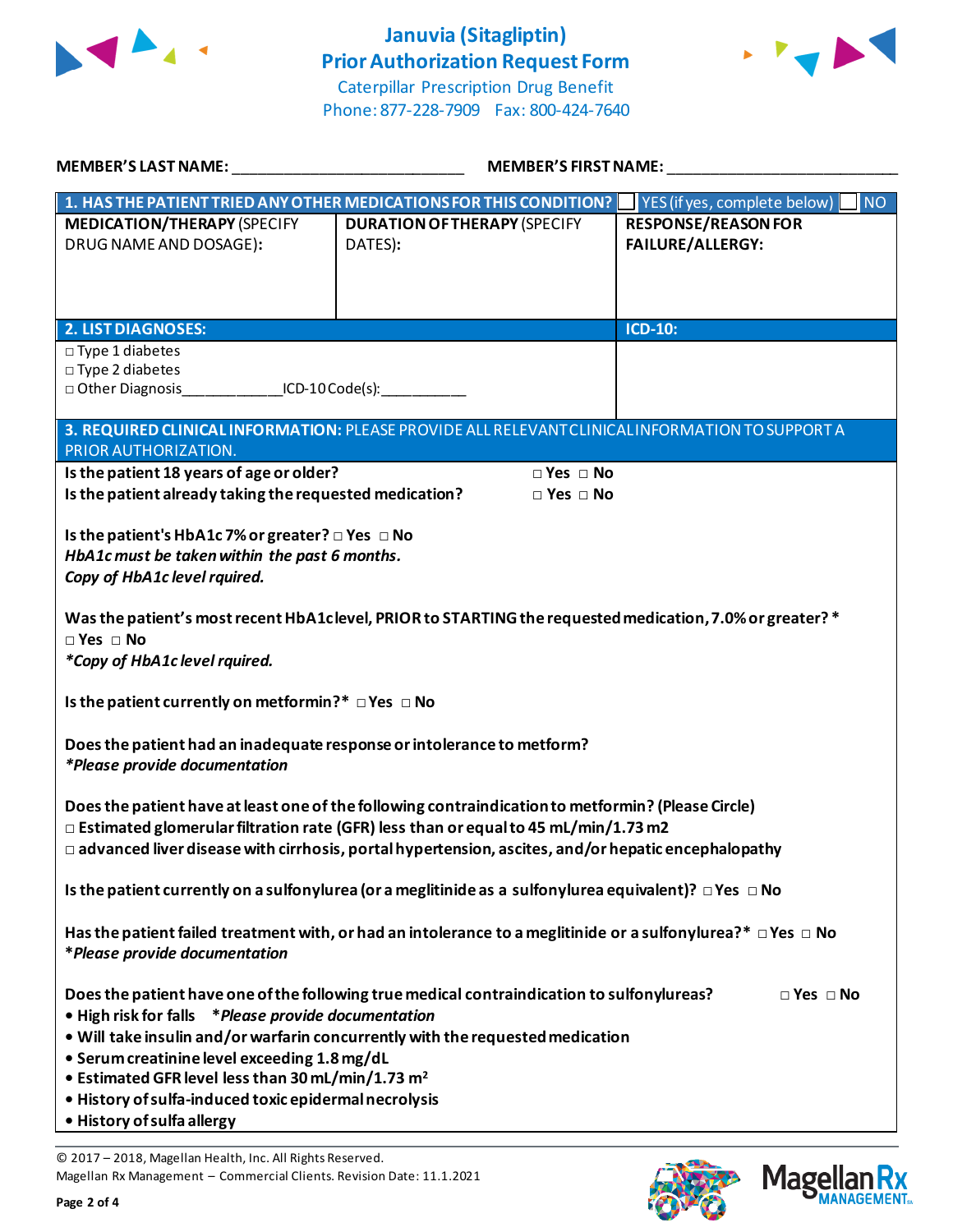



#### **Is the patient currently taking one of the below? (Please Circle)**

- **Adlyxin (lixisenatide)**
- **Glyxambi(linagliptin/empagliflozin)**
- **Byetta, Bydureon (exenatide)**
- **Janumet/Janumet XR (sitagliptin and metformin)**
- **Tradjenta (linagliptin)**
- **Onglyza (saxagliptin)**
- **Oseni (alogliptin-pioglitazone)**
- **Trulicity (dulaglutide)**
- **Victoza (liraglutide)**
- **Nesina (alogliptin)**
- **Jentadueto (linagliptin and metformin)**
- **Kombiglyze XR (saxagliptin and metformin)**
- **Kazano (alogliptin and metformin)**

#### **Will the drug be discontinued? □ Yes □ No**

- **Adlyxin (lixisenatide)**
- **Glyxambi(linagliptin/empagliflozin)**
- **Byetta, Bydureon (exenatide)**
- **Janumet/Janumet XR (sitagliptin and metformin)**
- **Tradjenta (linagliptin)**
- **Onglyza (saxagliptin)**
- **Oseni (alogliptin-pioglitazone)**
- **Trulicity (dulaglutide)**
- **Victoza (liraglutide)**
- **Nesina (alogliptin)**
- **Jentadueto (linagliptin and metformin)**
- **Kombiglyze XR (saxagliptin and metformin)**
- **Kazano (alogliptin and metformin)**

**Are there any other comments, diagnoses, symptoms, medications tried or failed, and/or any other information the physician feels is important to this review?**

**Please note:** Not all drugs/diagnosis are covered on all plans. This request may be denied unless all required information is received.

**ATTESTATION:** I attest the information provided is true and accurate to the best of my knowledge. I understand that the Health Plan, insurer, Medical Group or its designees may perform a routine audit and request the medical information necessary to verify the accuracy of the information reported on this form.

#### **Prescriber Signature or Electronic I.D. Verification: \_\_\_\_\_\_\_\_\_\_\_\_\_\_\_\_\_\_\_\_\_\_\_\_\_\_\_\_\_\_\_\_ Date: \_\_\_\_\_\_\_\_\_\_\_\_\_\_\_\_**

**CONFIDENTIALITY NOTICE:** The documents accompanying this transmission contain confidential health information that is legally privileged. If you are not the intended recipient, you are hereby notified that any disclosure, copying, distribution, or action taken in relianc e on the contents of these documents is strictly prohibited. If you have received this information in error, please notify the send er immediately (via return FAX) and arrange for the return or destruction of these documents.

© 2017 – 2018, Magellan Health, Inc. All Rights Reserved. Magellan Rx Management – Commercial Clients. Revision Date: 11.1.2021